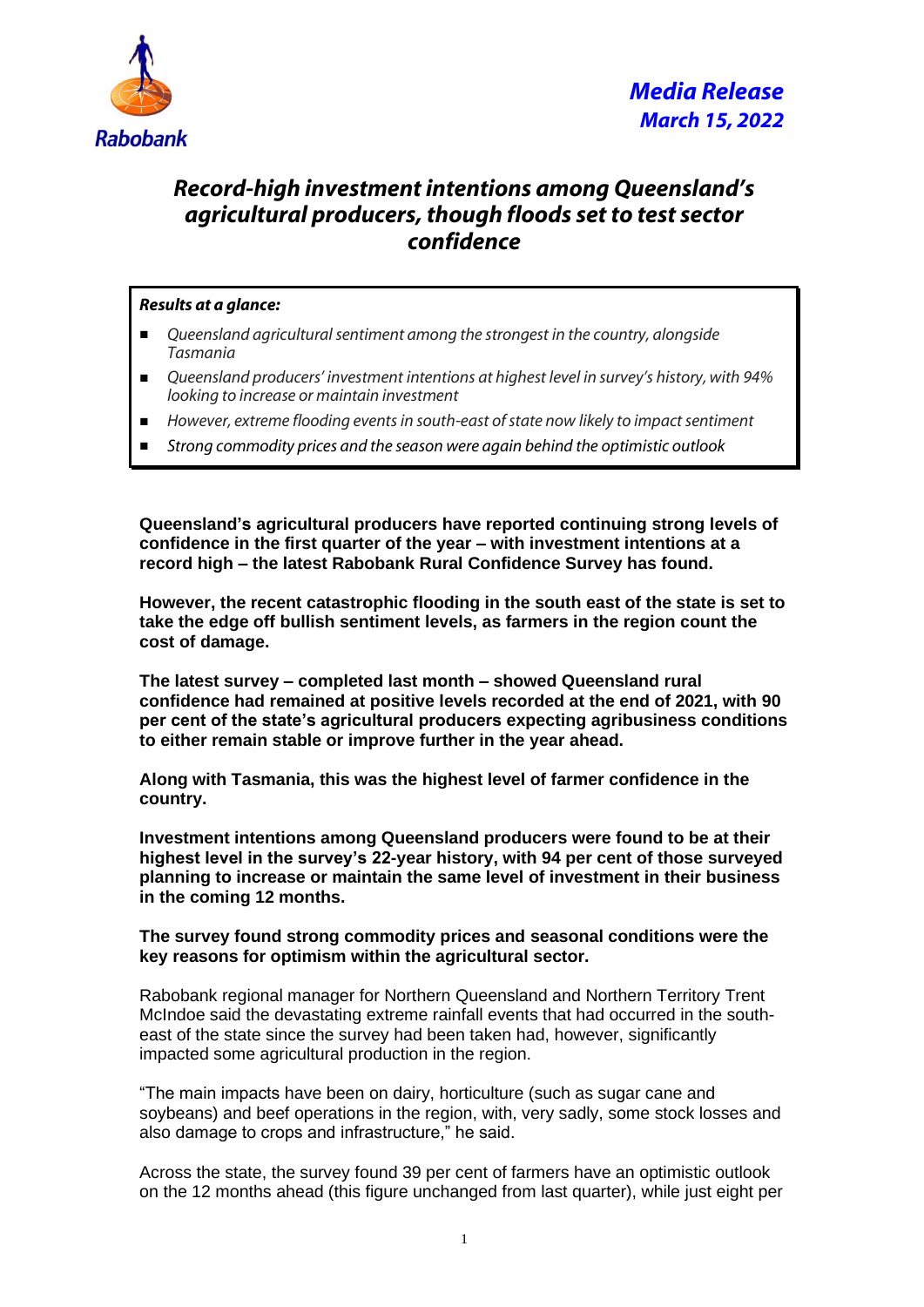

cent expected agribusiness conditions to deteriorate in the year ahead (compared with 10 per cent previously). A total of 52 per cent expect conditions to remain stable.

Commodity prices and seasonal conditions were cited, respectively, by 79 per cent and 48 per cent of Queensland producers with a positive outlook on the year ahead as key reasons for their optimism.

Mr McIndoe said the combination of strong commodity prices, good seasonal conditions across much of the state and low interest rates have contributed to the positive outlook among many producers and the healthy investment appetite.

This was being reflected in a strong appetite for property purchase.

"We have never seen the Queensland agricultural property market so strong," Mr McIndoe said, "there are not a lot of properties on the market, but when they do become available they are very well contested and it is not unusual to see 15 to 20 registered bidders at auctions.

"Beef is the commodity that is outperforming everything else at present, and we are seeing that reflected in the demand for cattle properties. But activity for sugar cane farms is starting to increase, and some of those cane farms are being converted to beef production and other commodities as well as being held under cane production."

In addition to investing in additional land, Queensland producers are also now looking to spend more in their farm businesses.

Half of those planning to increase investment are intending to spend on new plant and machinery in the year ahead and 69 per cent to invest in new fences, yards and sheds.

Mr McIndoe said investment intentions would potentially have been even higher, if producers were not having to contend with current supply chain issues impacting the availability of product and materials as well as labour.

"The intention to invest in infrastructure is high across all areas of the state and I think it would be higher still if producers were able to access materials. The long wait times and price increases of building materials, such as steel, is proving challenging for producers, not to mention the availability of labour and getting trades" he said.

Mr McIndoe said good widespread rain across much of Queensland during the summer would have contributed to the positive outlook among many producers.

"There are though still some pockets in western Queensland that have missed out on the rain as well as the parts of south east Queensland that have now received too much rain in recent weeks," he said.

Across the different commodities, beef producers were the most optimistic sector in the state, with 94 per cent expecting agribusiness conditions to either improve or stay the same in the year ahead.

Producers in the state's beef sector – buoyed by a continuing good season and strong commodity prices – also reported the strongest investment appetite, with 40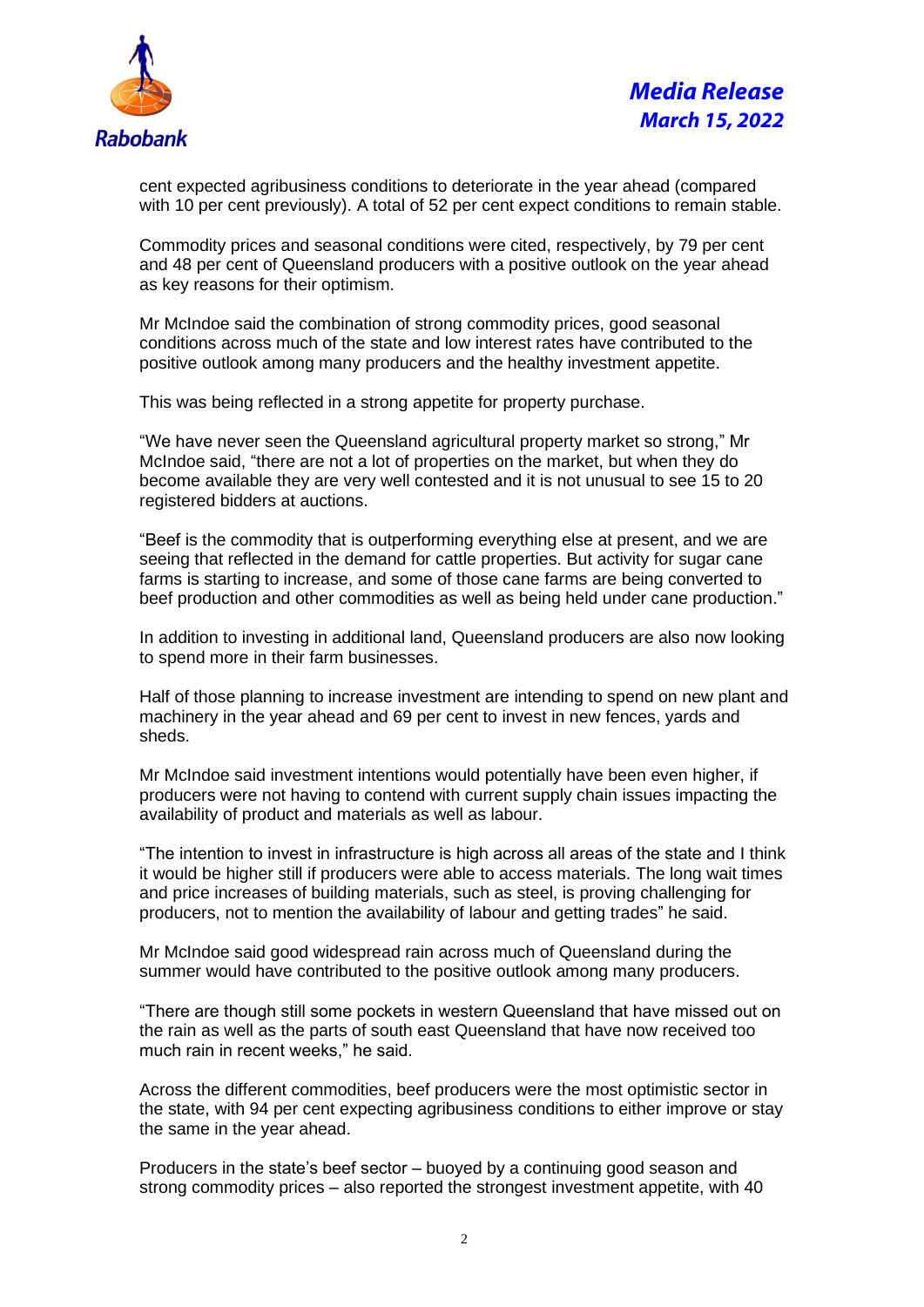

per cent intending to spend more on their businesses in the next 12 months. Of those, 32 per cent were intending to purchase property.

In line with the positive sentiment, almost half of Queensland's beef producers, at 49 per cent, expect their gross farm income to increase this year.

For the grain sector, the survey found 74 per cent of Queensland growers expect farm business conditions to improve or stay the same in the 12 months ahead.

"While grain growers in the south of the state will have been impacted by the recent rain affecting summer crops," Mr McIndoe said, "grain prices remain strong, and the rain has added to the prospects for the coming winter crop."

He said access and the cost of crop inputs – both fertilisers and chemicals – was a concern for grain growers.

"In some areas we are seeing producers looking at alternative fertilisers and trialling different products, such as chicken manure, as a way of managing these price and access issues," he said.

The state's sugar cane producers are also concerned about input costs, although also still optimistic about the year ahead – 54 per cent see farm business conditions improving and 32 per cent see conditions remaining the same.

Of those cane producers with a negative view on the year ahead, 100 per cent are apprehensive about rising input prices.

A comprehensive monitor of outlook and sentiment in Australian rural industries, the Rabobank Rural Confidence Survey questions an average of 1000 primary producers across a wide range of commodities and geographical areas throughout Australia on a quarterly basis.

The most robust study of its type in Australia, the Rabobank Rural Confidence Survey has been conducted since 2000 by an independent research organisation. The next results are scheduled for release in June 2022.

*Rabobank Australia & New Zealand is a part of the global Rabobank Group, the world's leading specialist in food and agribusiness banking. Rabobank has more than 120 years' experience providing customised banking and finance solutions to businesses involved in all aspects of food and agribusiness. Rabobank is structured as a cooperative and operates in 38 countries, servicing the needs of approximately 8.4 million clients worldwide through a network of more than 1000 offices and branches. Rabobank Australia & New Zealand is one of Australasia's leading agricultural lenders and a significant provider of business and corporate banking and financial services to the region's food and agribusiness sector. The bank has 93 branches throughout Australia and New Zealand.*

<ends>